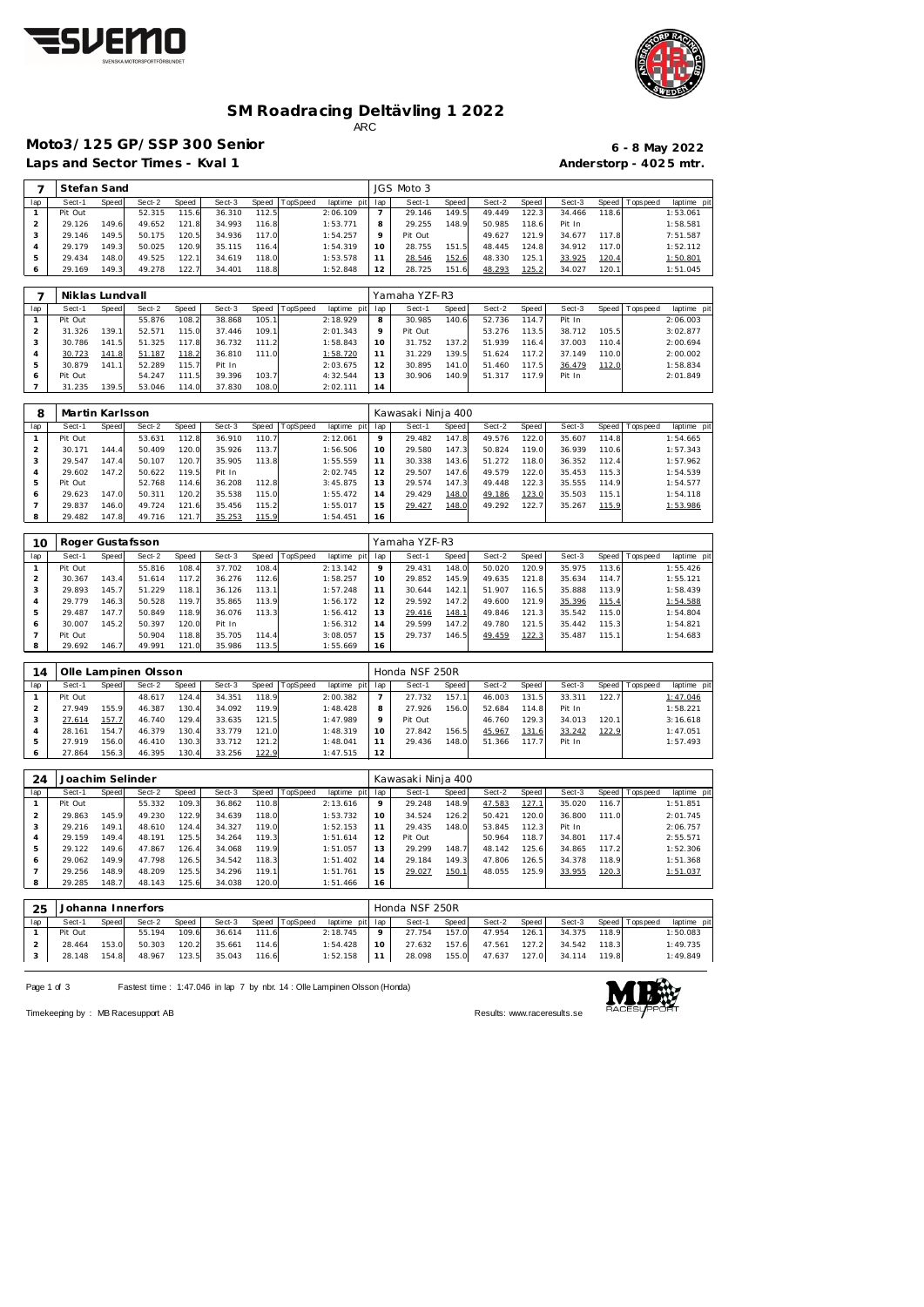



### **SM Roadracing Deltävling 1 2022** ARC

**Moto3/125 GP/SSP 300 Senior 6 - 8 May 2022**

| Laps and Sector Times - Kval 1 |       |        |       |                                 |       |                 |                 |        |       |        |       |                           |       | Anderstorp - 4025 mtr. |
|--------------------------------|-------|--------|-------|---------------------------------|-------|-----------------|-----------------|--------|-------|--------|-------|---------------------------|-------|------------------------|
| 27.884                         |       |        |       | 156.2 48.779 124.0 34.759 117.6 |       | $1:51.422$   12 |                 | 27.702 | 157.2 |        |       | 47.648 126.9 34.187 119.5 |       | 1:49.537               |
| 27.651                         | 157.5 | 47.972 | 126.1 | 34.532                          | 118.3 | 1:50.155        | 13 <sub>1</sub> | 27.704 | 157.2 | 47.950 | 126.1 | 34.209                    | 119.4 | 1:49.863               |
| 27.871                         | 156.3 | 48.150 | 125.6 | 34.714                          | 117.7 | 1:50.735        | 14              | 27.629 | 157.7 | 47.350 | 127.7 | 34.010                    | 120.1 | 1:48.989               |
| 27.735                         | 157.1 | 49.182 | 123.0 | 34.928                          | 117.0 | 1:51.845        | 15.             | 27.426 | 158.8 | 48.758 | 124.0 | 34.424                    | 118.7 | 1:50.608               |
| 27.849                         | 156.4 | 47.852 | 126.4 | 34.677                          | 117.8 | 1:50.378        | 16              | 28.007 | 155.5 | 47.613 | 127.0 | 34.009                    | 120.1 | 1:49.629               |

| 31  | Dennis Binnas |       |        |       |        |       |          |             |                | Kawasaki Ninja 300 |       |          |       |        |       |                 |             |
|-----|---------------|-------|--------|-------|--------|-------|----------|-------------|----------------|--------------------|-------|----------|-------|--------|-------|-----------------|-------------|
| lap | Sect-1        | Speed | Sect-2 | Speed | Sect-3 | Speed | TopSpeed | laptime pit | lap            | Sect-1             | Speed | Sect-2   | Speed | Sect-3 |       | Speed Tops peed | laptime pit |
|     | Pit Out       |       | 59.728 | 101.3 | 42.587 | 95.9  |          | 2:27.376    | 8              | 31.720             | 137.3 | 54.769   | 110.4 | 40.450 | 101.0 |                 | 2:06.939    |
|     | 32.139        | 135.5 | 55.929 | 108.1 | 40.611 | 100.6 |          | 2:08.679    | 9              | 31.576             | 138.0 | 55.466   | 109.0 | Pit In |       |                 | 2:06.908    |
| 3   | 31.637        | 137.7 | 55.011 | 109.9 | 40.218 | 101.6 |          | 2:06.866    | 10             | Pit Out            |       | 1:00.223 | 100.4 | 42.483 | 96.2  |                 | 2:54.336    |
|     | 31.268        | 139.3 | 54.539 | 110.9 | 40.453 | 101.0 |          | 2:06.260    |                | 31.524             | 138.2 | 57.045   | 106.0 | 41.437 | 98.6  |                 | 2:10.006    |
| 5   | 31.417        | 138.7 | 55.887 | 108.2 | 40.266 | 101.5 |          | 2:07.570    | 12             | 31.574             | 138.0 | 54.353   | 111.3 | 39.842 | 102.6 |                 | 2:05.769    |
| 6   | 31.435        | 138.6 | 56.696 | 106.7 | 41.265 | 99.0  |          | 2:09.396    | 13             | 31.318             | 139.1 | 55.656   | 108.7 | 40.132 | 101.8 |                 | 2:07.106    |
|     | 32.144        | 135.5 | 55.639 | 108.7 | 40.496 | 100.9 |          | 2:08.279    | $\overline{4}$ | 31.414             | 138.7 | 1:00.637 | 99.7  | Pit In |       |                 | 2:19.124    |

| 39  | Johan Forsman |       |        |       |        |       |                  |             |     |        |       |        |         |        |       |                 |             |
|-----|---------------|-------|--------|-------|--------|-------|------------------|-------------|-----|--------|-------|--------|---------|--------|-------|-----------------|-------------|
| lap | Sect-1        | Speed | Sect-2 | Speed | Sect-3 |       | Speed   TopSpeed | laptime pit | lap | Sect-1 | Speed | Sect-2 | Speed ' | Sect-3 |       | Speed Tops peed | laptime pit |
|     | Pit Out       |       | 53.367 | 113.3 | 35.962 | 113.6 |                  | 2:10.027    | Q   | 29.717 | 146.6 | 49.650 | 121.8   | 35.019 | 116.7 |                 | 1:54.386    |
|     | 30.139        | 144.5 | 51.362 | 117.8 | 35.257 | 115.9 |                  | 1:56.758    | 10  | 29.861 | 145.9 | 49.341 | 122.6   | 35.206 | 116.1 |                 | 1:54.408    |
| 3   | 29.916        | 145.6 | 50.236 | 120.4 | 35.024 | 116.7 |                  | 1:55.176    |     | 29.956 | 145.4 | 49.300 | 122.7   | 35.195 | 116.1 |                 | 1:54.451    |
| 4   | 29.547        | 147.4 | 50.088 | 120.7 | 34.803 | 117.4 |                  | 1:54.438    | 12  | 29.683 | 146.8 | 49.609 | 121.9   | 36.374 | 112.3 |                 | 1:55.666    |
| 5   | 29.602        | 147.2 | 50.312 | 120.2 | 36.247 | 112.7 |                  | 1:56.161    | 13  | 29.664 | 146.8 | 49.388 | 122.5   | 35.595 | 114.8 |                 | 1:54.647    |
| 6   | 30.021        | 145.1 | 49.940 | 121.1 | 35.173 | 116.2 |                  | 1:55.134    | 14  | 29.341 | 148.5 | 49.617 | 121.9   | 35.600 | 114.8 |                 | 1:54.558    |
|     | 29.696        | 146.7 | 49.814 | 121.4 | 34.995 | 116.8 |                  | 1:54.505    | 15  | 29.467 | 147.8 | 49.327 | 122.6   | 35.573 | 114.9 |                 | 1:54.367    |
| 8   | 29.682        | 146.8 | 49.507 | 122.2 | 35.090 | 116.4 |                  | 1:54.279    | 16  | 29.041 | 150.0 | 49.291 | 122.7   | 35.405 | 115.4 |                 | 1:53.737    |

| 48  |         |                    | Charlotta Källbäck |       |        |       |                |             |     | Yamaha YZF-R3 |       |        |       |        |       |                   |             |
|-----|---------|--------------------|--------------------|-------|--------|-------|----------------|-------------|-----|---------------|-------|--------|-------|--------|-------|-------------------|-------------|
| lap | Sect-1  | Speed              | Sect-2             | Speed | Sect-3 |       | Speed TopSpeed | laptime pit | lap | Sect-1        | Speed | Sect-2 | Speed | Sect-3 |       | Speed   Tops peed | laptime pit |
|     | Pit Out |                    | 1:00.104           | 100.6 | 40.963 | 99.7  |                | 2:28.257    | 9   | 31.450        | 138.5 | 55.079 | 109.8 | 38.651 | 105.7 |                   | 2:05.180    |
|     | 32.081  | 135.8              | 56.547             | 107.0 | 39.677 | 103.0 |                | 2:08.305    | 10  | 31.390        | 138.8 | 54.916 | 110.1 | 39.295 | 104.0 |                   | 2:05.601    |
|     | 31.823  | 136.9              | 56.646             | 106.8 | 39.346 | 103.8 |                | 2:07.815    | 11  | 31.616        | 137.8 | 54.989 | 110.0 | 38.107 | 107.2 |                   | 2:04.712    |
| 4   | 31.628  | 137.7 <sub>1</sub> | 55.541             | 108.9 | 39.194 | 104.3 |                | 2:06.363    | 12  | 31.495        | 138.3 | 54.549 | 110.9 | 38.622 | 105.8 |                   | 2:04.666    |
| 5   | 31.579  | 137.9              | 55.386             | 109.2 | 38.658 | 105.7 |                | 2:05.623    | 13  | 31.095        | 140.1 | 54.515 | 110.9 | 38.428 | 106.3 |                   | 2:04.038    |
| 6   | 31.438  | 138.6              | 55.227             | 109.5 | 38.641 | 105.7 |                | 2:05.306    | 14  | 31.192        | 139.7 | 54.491 | 111.0 | 38.451 | 106.3 |                   | 2:04.134    |
|     | 31.626  | 137.7              | 55.376             | 109.2 | 38.340 | 106.6 |                | 2:05.342    | 15  | 31.369        | 138.9 | 54.734 | 110.5 | 38.130 | 107.2 |                   | 2:04.233    |
| 8   | 31.331  | 139.0              | 54.577             | 110.8 | 38.395 | 106.4 |                | 2:04.303    | 16  |               |       |        |       |        |       |                   |             |

| 62  | Jyrki Ursin |       |        |       |        |       |                |                |         | Yamaha YZF-R3 |       |        |         |        |       |                 |             |  |
|-----|-------------|-------|--------|-------|--------|-------|----------------|----------------|---------|---------------|-------|--------|---------|--------|-------|-----------------|-------------|--|
| lap | Sect-1      | Speed | Sect-2 | Speed | Sect-3 |       | Speed TopSpeed | laptime<br>pit | lap     | Sect-1        | Speed | Sect-2 | Speed I | Sect-3 |       | Speed Tops peed | laptime pit |  |
|     | Pit Out     |       | 52.042 | 116.2 | 35.499 | 115.1 |                | 2:07.088       | $\circ$ | 29.608        | 147.1 | 48.580 | 124.5   | 34.150 | 119.6 |                 | 1:52.338    |  |
|     | 29.989      | 145.3 | 50.109 | 120.7 | 35.028 | 116.6 |                | 1:55.126       | 10      | 29.469        | 147.8 | 48.380 | 125.0   | 34.339 | 119.0 |                 | 1:52.188    |  |
| 3   | 29.463      | 147.8 | 48.888 | 123.7 | 35.562 | 114.9 |                | 1:53.913       |         | 29.604        | 147.1 | 48.248 | 125.4   | 34.230 | 119.4 |                 | 1:52.082    |  |
| 4   | 29.725      | 146.5 | 49.023 | 123.4 | 34.747 | 117.6 |                | 1:53.495       | 12      | 29.653        | 146.9 | 48.145 | 125.6   | 34.139 | 119.7 |                 | 1:51.937    |  |
| 5   | 29.526      | 147.5 | 49.410 | 122.4 | 34.530 | 118.3 |                | 1:53.466       | ' 3     | 29.656        | 146.9 | 47.939 | 126.2   | 34.315 | 119.1 |                 | 1:51.910    |  |
| 6   | 29.667      | 146.8 | 48.413 | 124.9 | 34.471 | 118.5 |                | 1:52.551       | 14      | 29.364        | 148.3 | 48.045 | 125.9   | 33.872 | 120.6 |                 | 1:51.281    |  |
|     | 29.359      | 148.4 | 49.751 | 121.6 | 34.543 | 118.3 |                | 1:53.653       | .5      | 29.472        | 147.8 | 47.705 | 126.8   | 33.835 | 120.8 |                 | 1:51.012    |  |
| 8   | 29.569      | 147.3 | 48.640 | 124.3 | 34.213 | 119.4 |                | 1:52.422       | 6       | 29.257        | 148.9 | 47.950 | 126.1   | 33.826 | 120.8 |                 | 1:51.033    |  |

| 65             | Lars Gunnarsson |       |        |       |        |       |                |             |     | Kawasaki Ninja 400 |       |        |       |        |       |                |             |  |  |  |
|----------------|-----------------|-------|--------|-------|--------|-------|----------------|-------------|-----|--------------------|-------|--------|-------|--------|-------|----------------|-------------|--|--|--|
| lap            | Sect-1          | Speed | Sect-2 | Speed | Sect-3 |       | Speed TopSpeed | laptime pit | lap | Sect-1             | Speed | Sect-2 | Speed | Sect-3 |       | Speed Topspeed | laptime pit |  |  |  |
|                | Pit Out         |       | 54.097 | 111.8 | 37.814 | 108.1 |                | 2:14.629    | 8   | Pit Out            |       | 50.995 | 118.6 | 35.343 | 115.6 |                | 2:38.188    |  |  |  |
|                | 30.368          | 143.4 | 49.827 | 121.4 | 36.224 | 112.8 |                | 1:56.419    | 9   | 29.888             | 145.7 | 50.329 | 120.2 | 35.172 | 116.2 |                | 1:55.389    |  |  |  |
| 3              | 29.635          | 147.0 | 48.933 | 123.6 | 35.500 | 115.1 |                | 1:54.068    | 10  | 32.995             | 132.0 | 52.871 | 114.4 | 36.548 | 111.8 |                | 2:02.414    |  |  |  |
| $\overline{4}$ | 29.660          | 146.9 | 48.680 | 124.2 | 35.118 | 116.4 |                | 1:53.458    | 11  | 30.006             | 145.2 | 48.611 | 124.4 | 34.868 | 117.2 |                | 1:53.485    |  |  |  |
| 5              | 29.826          | 146.0 | 48.961 | 123.5 | 35.203 | 116.1 |                | 1:53.990    | 12  | 29.999             | 145.2 | 48.191 | 125.5 | 34.702 | 117.7 |                | 1:52.892    |  |  |  |
| 6              | 29.395          | 148.2 | 48.762 | 124.0 | 35.517 | 115.0 |                | 1:53.674    | 13  | 29.155             | 149.4 | 47.885 | 126.3 | 34.877 | 117.2 |                | 1:51.917    |  |  |  |
|                | 42.493          | 102.5 | 53.231 | 113.6 | Pit In |       |                | 2:13.255    | 14  | 29.349             | 148.4 | 47.896 | 126.3 | 34.777 | 117.5 |                | 1:52.022    |  |  |  |

| 83  | Mattias Jansson |       |        |       |        |       |                 |             |                | Honda NSF 250R |       |        |       |        |       |                 |             |  |  |  |
|-----|-----------------|-------|--------|-------|--------|-------|-----------------|-------------|----------------|----------------|-------|--------|-------|--------|-------|-----------------|-------------|--|--|--|
| lap | Sect-1          | Speed | Sect-2 | Speed | Sect-3 | Speed | <b>TopSpeed</b> | laptime pit | lap            | Sect-1         | Speed | Sect-2 | Speed | Sect-3 |       | Speed Tops peed | laptime pit |  |  |  |
|     | Pit Out         |       | 52.651 | 114.9 | 36.246 | 112.7 |                 | 2:09.647    |                | 27.913         | 156.1 | 47.297 | 127.9 | 34.110 | 119.8 |                 | 1:49.320    |  |  |  |
|     | 28.202          | 154.5 | 48.738 | 124.1 | 35.828 | 114.0 |                 | 1:52.768    |                | 27.929         | 156.0 | 47.361 | 127.7 | 34.092 | 119.9 |                 | 1:49.382    |  |  |  |
|     | 28.346          | 153.7 | 48.284 | 125.3 | 34.457 | 118.6 |                 | 1:51.087    |                | 28.670         | 151.9 | 51.732 | 116.9 | Pit In |       |                 | 1:55.266    |  |  |  |
|     | 27.881          | 156.2 | 48.061 | 125.8 | 34.500 | 118.4 |                 | 1:50.442    | $\mathcal{P}$  | Pit Out        |       | 48.338 | 125.1 | 34.206 | 119.5 |                 | 3:13.424    |  |  |  |
| h   | 27.896          | 156.2 | 50.248 | 120.4 | Pit In |       |                 | 1:51.391    | 3              | 27.804         | 156.7 | 46.745 | 129.4 | 33.801 | 120.9 |                 | 1:48.350    |  |  |  |
| O   | Pit Out         |       | 49.226 | 122.9 | 34.622 | 118.0 |                 | 3:09.425    | $\overline{4}$ | 27.732         | 157   | 47.021 | 128.6 | 33.987 | 120.2 |                 | 1:48.740    |  |  |  |

Page 2 of 3 Fastest time : 1:47.046 in lap 7 by nbr. 14 : Olle Lampinen Olsson (Honda)



Timekeeping by : MB Racesupport AB Results:<www.raceresults.se>